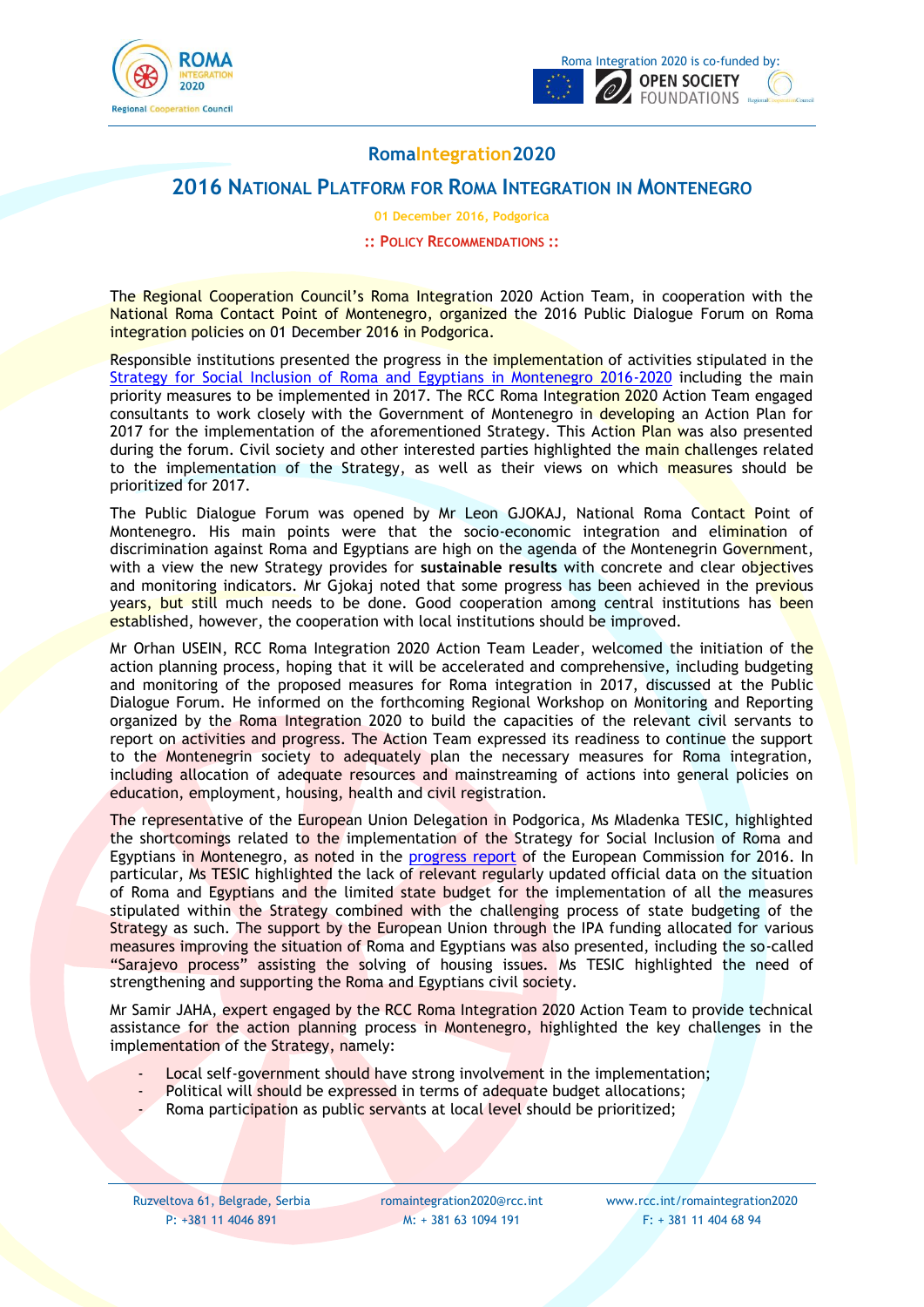- The focus on domicile Roma and Egyptians and refugees from Kosovo<sup>\*</sup> should be balanced;
- Roma and Egyptians face the most urgent issues in the area of housing (where positive examples exist, for example in the town of tivat);
- Civil society receives EU support through the regional project led by Roma Active Albania.

The meeting continued by more specific presentations on the implementation of the Strategy, elaborating on the points previously made, and the operational conclusions from the Roma Seminar organized by the EU Delegation on 05 July 2016. Mr Ramiz SAHMAN from the Ministry of Human and Minority Rights listed the conclusions that were still **awaiting adoption** by the responsible institutions, namely:

- Extending the duration of validity of the measure on subsidised employment for longer than 12 months;
- Some of the measures on elimination of begging were not approved by the Ministry of Interior;
- For the campaign on the noxiousness from begging agreement by the public broadcaster is missing;
- On establishing collaboration with countries of origins for obtaining health insurance status certificates agreement from responsible institutions is missing, but efforts are still being made;
- Introduction of pre-paid measuring appliances has been disabled because of lack of regulation permitting such service;
- Free birth-giving for women without personal documents is not possible;
- Change of the law on primary education to allow inclusion of children from  $9-16$  years of age is not agreed.

Ms Sanja ELEZOVIC, expert engaged by the Roma Integration 2020 Action Team to work with Mr JAHA on the Montenegrin action plan, elaborated on the importance of mainstreaming measures for integration of Roma within the general policies in the priority areas.

The Public Dialogue Forum continued with a review of the five priority areas: education, employment, housing, health and civil registration.

# **EDUCATION**

 $\overline{a}$ 

Ms Natasa VLAHOVIC elaborated on the progress and challenges of the implementation of the Strategy in the area of education. The first and main challenge noted was that teaching assistants were still not systematized in the school personnel system, although some steps have been taken. According to Ms VLAHOVIC, inclusion of children into preschool and primary school preparatory program is not fully implemented because of the distance of kindergartens from the Roma and Egyptians settlements. Further, she noted that the scholarship program was fully implemented, 45 students were enrolled in secondary school in 2016 and the adoption of quotas for specific secondary schools was ongoing. Accreditation of program for teaching staff in schools has also started, as well as awareness rising of parents. Participation in after-school classes was increased, while prevention of drop-out and improvement of educational achievements were mentioned as measures on which responsible institutions have started working. In this sense inclusion of volunteers to assist children in learning was announced for the next year and information on established drop-out case-management teams in three towns (Podgorica, Berane, Niksic) was shared. Besides this, responsible institutions managed to organize transport to schools in Podgorica (donation by Japan) and activities of 25 mentoring teachers.

Discussions of the participants at the Public Dialogue Forum highlighted the need to institutionalize the work of teaching assistants as soon as possible. It was stated that the measure of free-of-charge involvement of Roma and Egyptian children into preschool was denied at kindergartens with a pretext that free-of-charge meant free from fee, but food had to be paid. A question was raised on the availability of bachelor Romani studies in the region, since Montenegro was ready to provide a

<sup>\*</sup> This designation is without prejudice to positions on status, and is in line with UNSCR 1244/1999 and the ICJ Opinion on the Kosovo declaration of independence.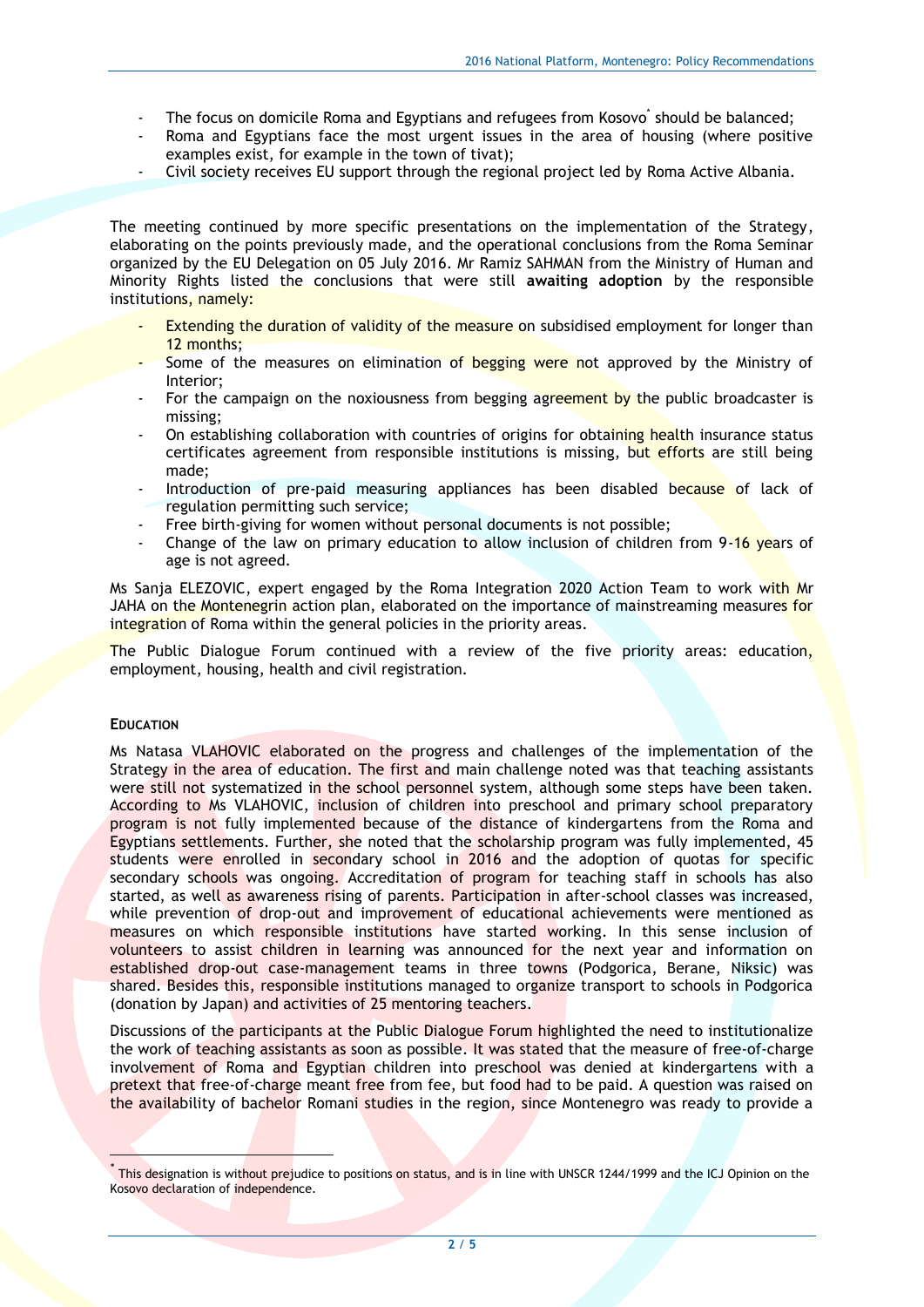couple of scholarships for persons from Montenegro to study abroad with a view to form a base for teacher training in Montenegro. The need for transport of children to schools was also repeated.

#### **EMPLOYMENT**

Ms Nevena SUKOVIC from the Employment Bureau started with the successes in the area of employment, informing on the adopted standards for qualification of employment assistants and the plan for a pilot project for engaging employment mediators. She also noted the inclusion of Roma and Egyptians in the program for obtaining qualifications for first occupation (job). However, she noted the budget for active employment measures was reduced, while the rate of unemployed rose to 20%, from which many with long term unemployment among Roma. She announced planning of programs for seasonal work engagement and cooperation with the centres for social work.

Participants noted the work of the Investment Development Fund established with the aim to encompass specific programs, which may be used for Roma and Egyptians. It was demanded that conditions are established for development of social entrepreneurship, regulation is improved and support is provided to enterprises that do handcraft. Moreover, participants highlighted the need for the employment bureau to cooperate better with the centres for social works. Participants further complained that criteria for participation in employment measures were disabling Roma and Egyptians for participation, there was no recognition of informal jobs done by Roma and Egyptians such as collection of secondary goods, there was no functional and vocational adult education and that the recent practice of establishing cleaning agencies taking over the employment of cleaners was depriving them from social and other benefits.

#### **HOUSING**

Public officials responsible for housing and the implementation of the Strategy for Social Inclusion of Roma and Egyptians in this area were not present at the meeting. In their absence, a representative from the Ministry of Human and Minority Rights read a brief on the implementation of the Strategy so far. Participants complained regarding the absence of responsible authorities, but also appealed to representatives from local self-governments present at the meeting to elaborate on the local activities in this area, without much success. It was mentioned that some social housing activities have been implemented, however much more was needed and domicile Roma and Egyptians needed at least same level of attention as the refugees from Kosovo\*.

## **HEALTH**

Ms Mitra DZURISIC explained that payment of certain taxes for giving birth in health facilities was required by all without health insurance, including Roma and Egyptians, although she expressed understanding for the demands. She further highlighted the requirement of permanent place of residence for health insurance, depriving many Roma and Egyptians from it. On the positive side, she announced proposals for changes in the law on health insurance. The need to connect family members in cases when some of them do not have status documents was highlighted. Ms DZURISIC was very positive on the results of the 2 Roma health mediators with 1 mentor, and announced possible institutionalization of the health mediators' employment (Gazette 71/16). It was informed that Podgorica's public health facility systematized the job within the patronage department, while negotiations in Berane and Niksic were ongoing. However, on the question by participants to introduce health mediators for domicile Roma and Egyptians, she stated that there was no need. It was further said that Roma were not motivated or knowledgeable enough to use health services, although reasons for such situation were not provided.

Participants discussed the lack of data regarding health for Roma and Egyptians, except for those in the Konik camp.

**CIVIL REGISTRATION**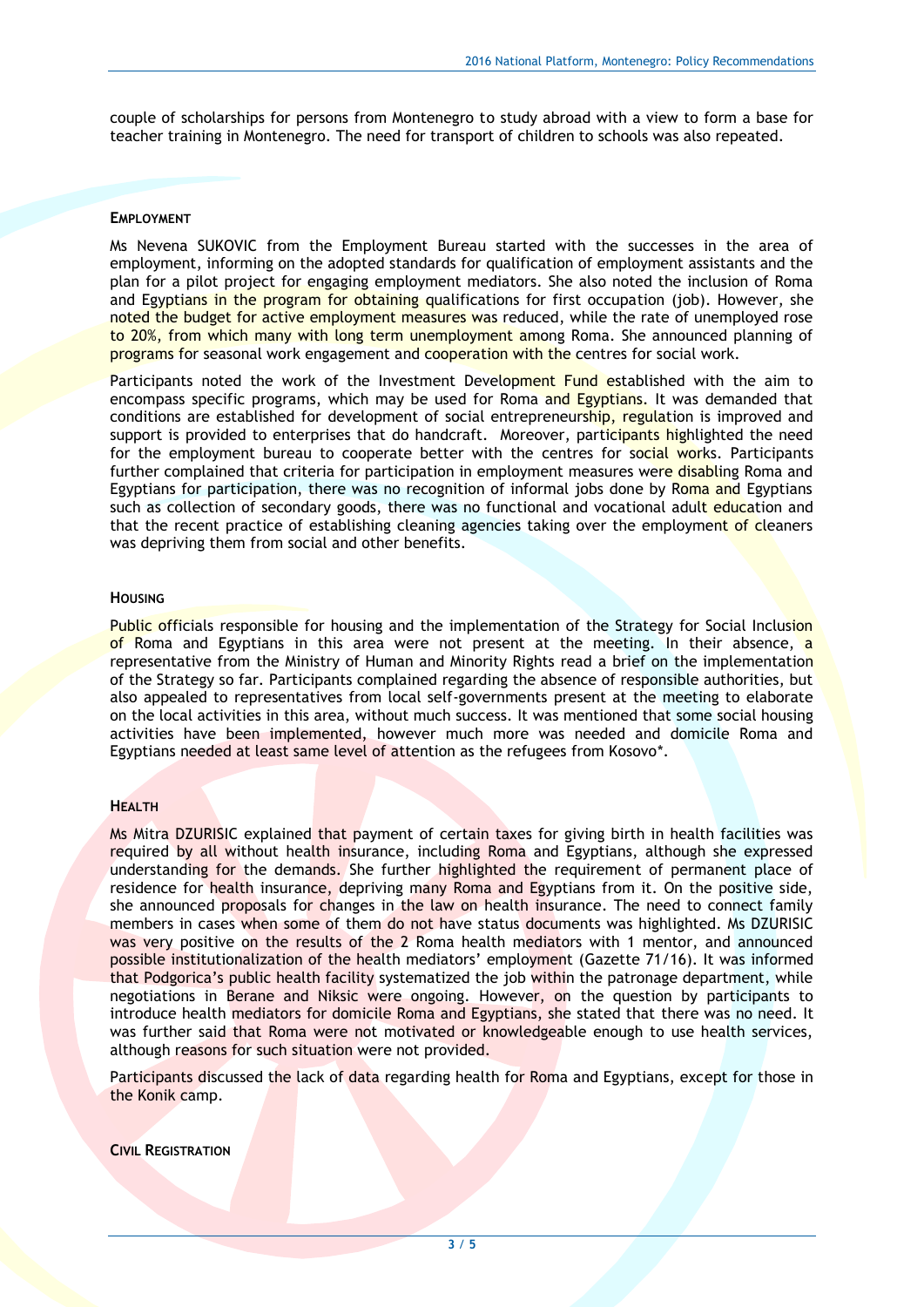Ms Marijana VUJOVIC and Mr Bransilav PEROVIC from the Ministry of Interior provided a report on the activities done in the area of civil registration. They informed that activities in this area were implemented in line with the legislation regulating different types of status of residents and the Memoranda of Cooperation with neighbouring countries. The activities include assistance in obtaining documents from countries of origin (if such exist), administrative assistance and processing of cases. Statistically, in the past 7 years, 8054 persons applied for resolving their status, 7468 persons received solution and 586 cases were still processed. The current situation is as follows:

- 777 cases for permanent solution of their status in process,
- 196 cases stopped due to emigration,
- 125 cases with acquired documents from countries of origin,
- 32 cases in process of registering in the book of births.

Within the discussions, it was highlighted that some 150 cases are in the "grey zone" - specific cases not possible to resolve within the existing regulation. Participants mentioned these were known persons that have applied. It was also noted that only few cases of stateless persons were found and the Ministry was on the way to resolve these cases.

A couple of issues were raised in addition to the discussions on priority areas. A general issue mentioned throughout the meeting was the need to ensure domicile Roma and Egyptians also benefit from the measures stipulated in the Strategy, besides those in the refugee camps. Another issue discussed, related to education and health, was domestic violence and arranged marriages. It was appealed that the issue should be resolutely tackled and perpetrators prosecuted while victims supported, but that the issues should be tackled diligently in order to prevent spreading out prejudice and stereotypes against Roma and Egyptians men.

The Public Dialogue Forum was concluded by Mr Sokolj BEGANAJ from the Ministry of Human and Minority Rights, who presented the closing remarks, and by the experts engaged within the Roma Integration 2020. The experts took the responsibility to finalize the Action Plan by taking into account the conclusions and recommendations from the Public Dialogue Forum, further consulting with responsible institutions, planning the needed budget in details, introducing appropriate indicators for monitoring and sending a final draft proposal to the Ministry of Human and Minority Rights.

### **CONCLUSIONS AND RECOMMENDATIONS**

- Roma integration is still one of the priorities of the Government of Montenegro.
- Efforts should focus on achieving **sustainable changes** in the lives of Roma, according to the strategic objectives, advisably by applying an integrated approach.
- Roma Integration 2020 assistance may be used to advance planning and monitoring.
- The operational conclusions from the Roma integration seminar should be fully adopted and implemented, and the recommendations from the EC progress report should be taken into account.
- **State budget** to implement the Strategy has to be allocated appropriately to the planned measures and the detailed budgeting should be used to fill financial gaps by fundraising.
- The focus on **domicile** Roma and Egyptians and **refugees** from Kosovo\* should be **balanced**.
- Stronger coordination and **involvement of local self-government** should be ensured.
- Roma and Egyptians should **meaningfully participate** in the whole process, both on central and local level.
- Roma and Egyptian civil society should be supported and developed.
- Education:
	- o Systematize teaching assistants.
	- o Bring preschool services closer to Roma and Egyptians and ensure actual charge free inclusion.
- Employment:
	- Remove criteria disabling Roma and Egyptians to participate in mainstream employment programmes, and ensure sufficient funding.